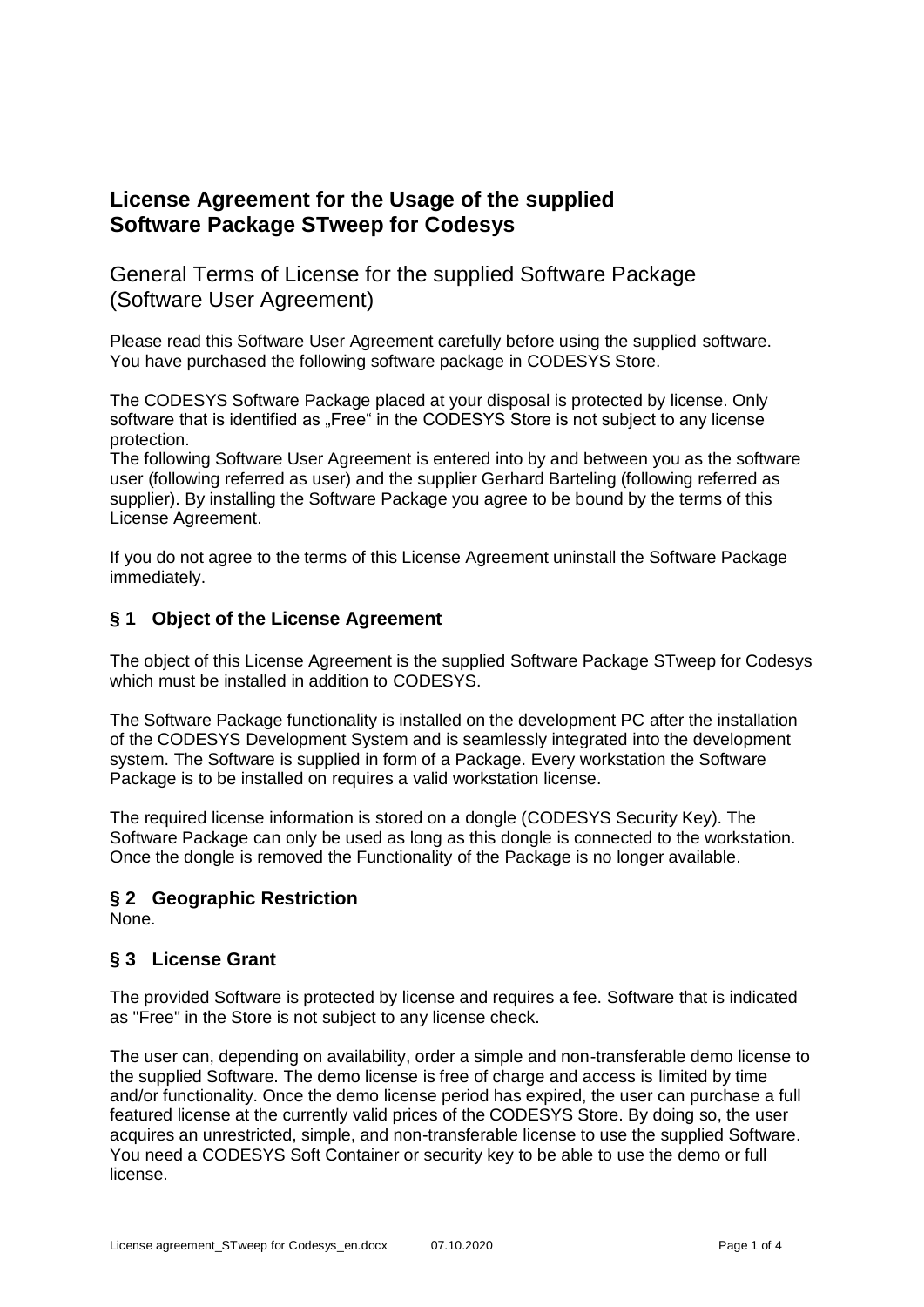It is not permitted to edit, modify, disassemble or decompile the Software or to use other processes of reverse engineering to by-pass the licensing mechanism, or to have these processes performed by third parties, insofar as this is not absolutely required for exploiting the rights that result from licenses in all events for open source components.

The Software can be components that are licensed as open source software. For these components, the contents of the respective open source licenses apply, as also stored in the Software. The list of components with the terms and conditions of license are available for reading before purchase and are also included in the Software. The licensee receives a simple rights of use from the respective right holders for using the open source software under the conditions as provided for it by the respective valid license terms. The provided license terms apply to only the components that are not licensed as open source software.

All rights regarding the usage and exploitation of the software and Software remain reserved to the supplier.

### **§ 4 Warranty**

- 4.1st The supplier warrants that the installed CODESYS Package will substantially conform to its documentation. The following restrictions shall apply. In particular, there is no warranty that the program package fulfils the specific requirements of the user, serves his specific purpose and works together with all the other programs selected by the user, in so far as interfaces to these programs have not been contractually agreed upon.
- 4.2nd It is deemed to be agreed and the user recognizes and accepts that, according to the current state of knowledge and technology, it is not possible to create software in such a way that it works without errors or faults under all application conditions. A deviation from the agreed properties of the Software Package can only be considered significant if normal operation is substantially disrupted. If a disruption occurs under exceptional circumstances, this cannot be considered as a deviation from the agreed properties of the Software Package.
- 4.3rd The user shall immediately examine the CODESYS Software Package supplied, shall establish its usability for the intended purpose and shall immediately issue complaints about initial or non-initial errors/defects in detail and in such a way that the error/defect can be reproduced by the supplier. The user agrees to provide the supplier with material giving information on the nature and occurrence of these errors/defects in order to contribute to their localization and correction. The user bears sole responsibility for the selection, the installation, and the use of the CODESYS Software Package as well as for the intended results thereof.
- 4.4th The supplier does not provide a warranty for errors/defects which result from…
	- (a) incorrect or insufficient maintenance or parametering,
	- (b) operation outside the software's specification,
	- (c) incorrect preparation and/or maintenance of the installation location or
	- (d) interaction with hardware or software not released by the supplier.

A special guarantee which could result in additional rights is not provided.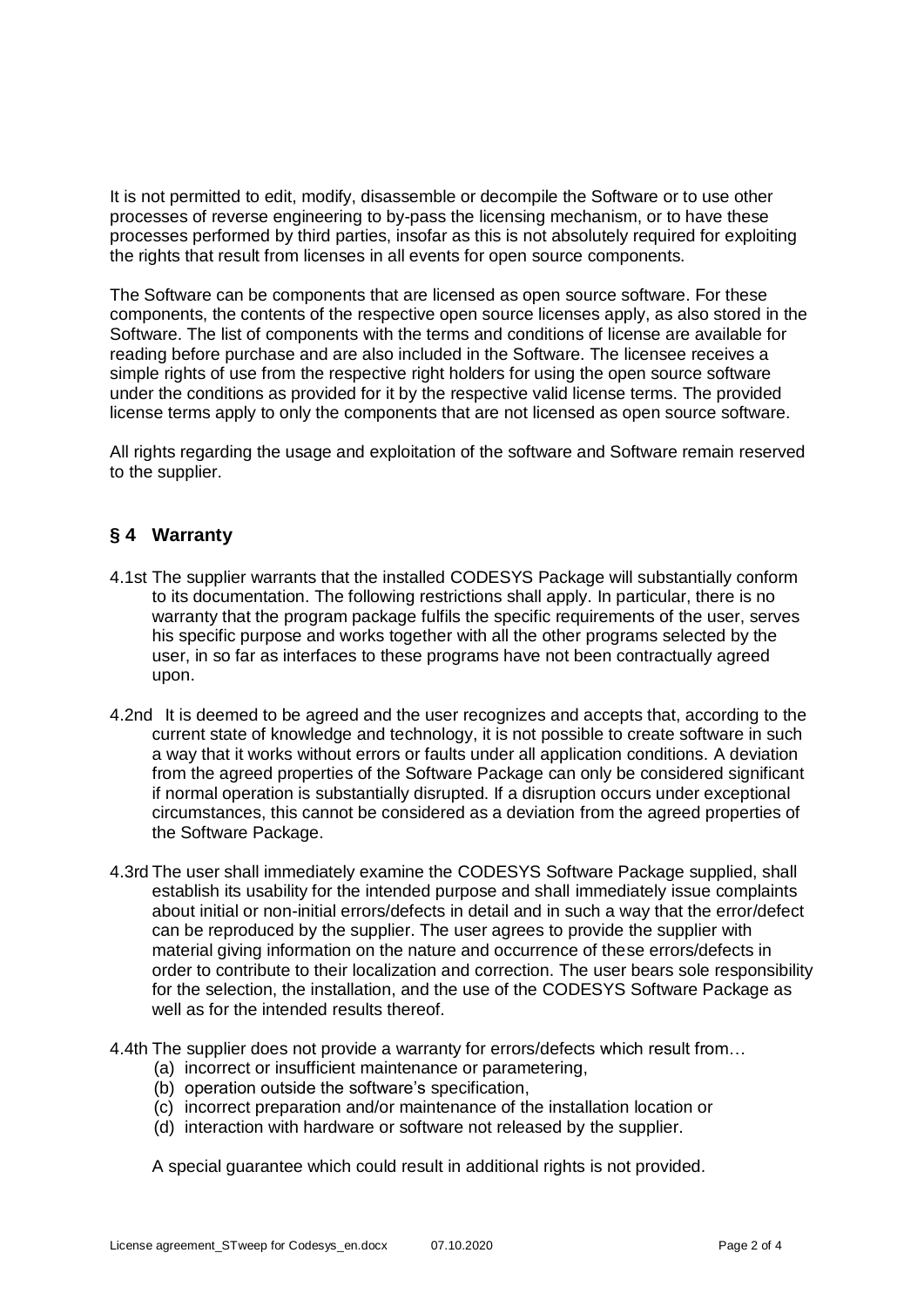- 4.5th Any defects with regard to the supplied Software (including defects with regard to the program description and any other documents provided along with the Software), will be rectified by the supplier within an appropriate period of time. The supplier has the right to decide between rework/repair free of charge or replacement at its own discretion.
- 4.6th The conditions for liability and warranty in these license terms are valid for the complete Software with respect to the supplier. The liability and warranty conditions of the open source licenses are valid between the user and the open source right holders

## **§ 5 Limitation of Liability**

The Software can be used for numerous applications. The user shall decide independently whether or not it is also appropriate for the actual intended application. After installation, the user is responsible for the Software functioning according to its specifications

The supplier is liable for intent and gross negligence. The supplier shall be liable for slight negligence only if this involves the breach of a major obligation deemed essential for the purpose of the Contract (cardinal obligation) and the fulfilment of which the customer may regularly rely upon or for damages resulting from injury to life body or health..

The supplier is obliged to act with due diligence. Upon the determination of whether the supplier has culpability, it is to be considered that, as a matter of fact, it is not possible to provide software on an error-free basis. For events of slight negligence, total liability is limited to the amount of the foreseeable damage, the occurrence of which must typically be expected; however, the maximum of such liability arising from the contractual relationship is limited to the amount actually paid by the user for the software under this agreement or ten (10) Euro, whichever is greater.

The supplier shall not be liable for other damages, consequential damages, or lost profits.

The preceding provisions also apply in favour of any vicarious agent of the supplier. Liability under product liability law remains unaffected. For the loss of data and/or programs, the supplier is not liable insofar the damages are based on the fact that the user refrained from conducting data security measures and thereby ensuring that the lost data could be restored with a justifiable expense. Before commissioning the device and an application written with the CODESYS Development System, the user is obligated to perform sufficient tests in a safe environment.

## **§ 6 Termination**

This Agreement may be terminate at any time by un-installing the CODESYS Software Package from the supplier and destroying all copies thereof.

## **§ 7 Governing Law**

This User Agreement shall be governed by the laws of the Federal Republic of Germany excluding CISG. Place of jurisdiction for any dispute arising directly or indirectly from this Agreement is Kempten. Claims may also be asserted against each contracting party in its general place of jurisdiction.